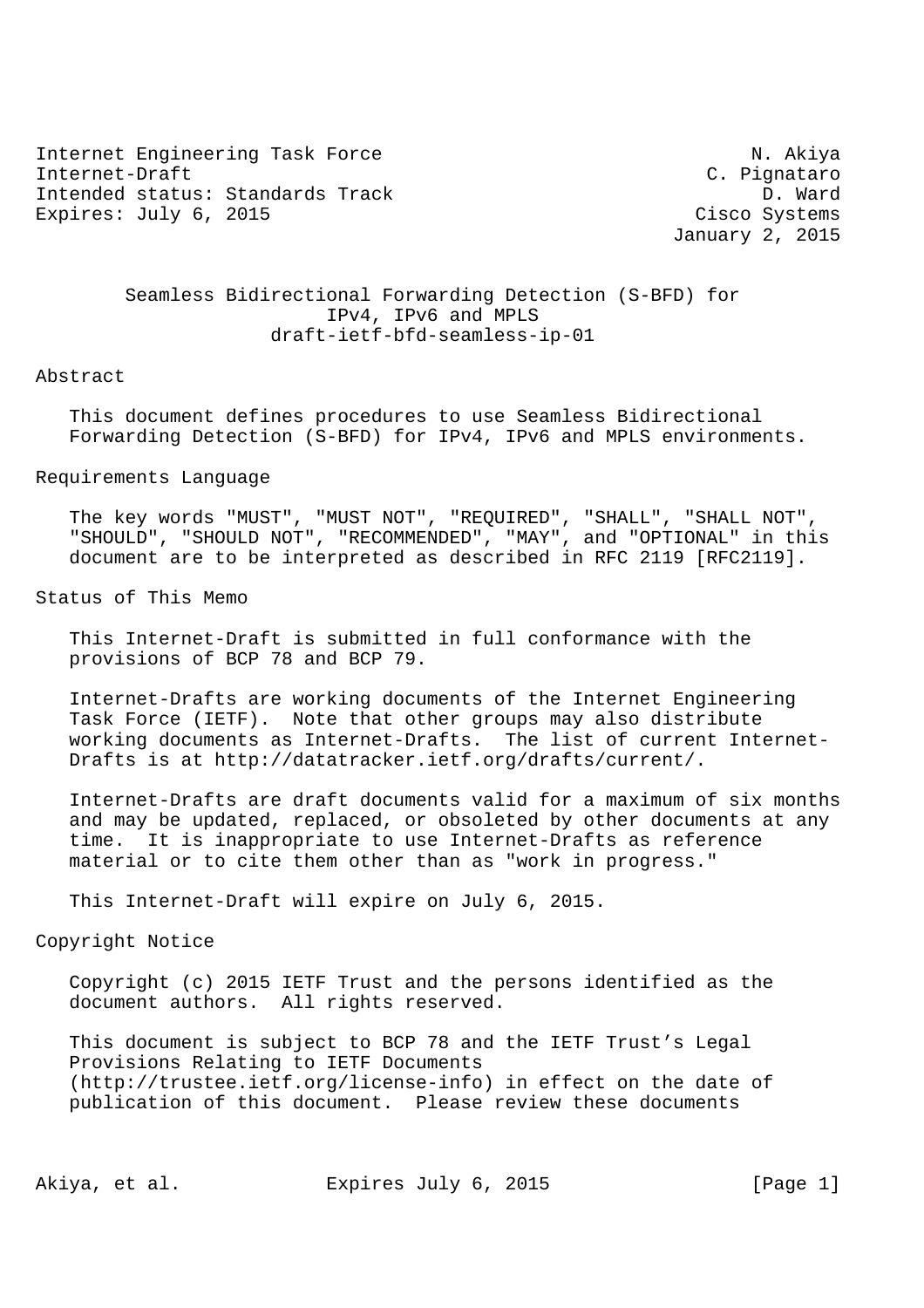carefully, as they describe your rights and restrictions with respect to this document. Code Components extracted from this document must include Simplified BSD License text as described in Section 4.e of the Trust Legal Provisions and are provided without warranty as described in the Simplified BSD License.

## Table of Contents

| 2.            |       |                                                            |  |  |  |  |  |  |  |  |  |  |   |
|---------------|-------|------------------------------------------------------------|--|--|--|--|--|--|--|--|--|--|---|
| $\mathcal{R}$ |       |                                                            |  |  |  |  |  |  |  |  |  |  | 3 |
| 4.            |       | S-BFD Control Packet Demultiplexing                        |  |  |  |  |  |  |  |  |  |  |   |
|               |       |                                                            |  |  |  |  |  |  |  |  |  |  |   |
|               |       | 5.1. Details of S-BFD Control Packet Sent by SBFDInitiator |  |  |  |  |  |  |  |  |  |  |   |
|               |       | 5.2. Target vs. Remote Entity (S-BFD Discriminator)        |  |  |  |  |  |  |  |  |  |  | 4 |
| ნ.            |       |                                                            |  |  |  |  |  |  |  |  |  |  | 4 |
|               |       | 6.1. Details of S-BFD Control Packet Sent by SBFDReflector |  |  |  |  |  |  |  |  |  |  | 5 |
|               |       |                                                            |  |  |  |  |  |  |  |  |  |  | 5 |
| 8.            |       |                                                            |  |  |  |  |  |  |  |  |  |  | 5 |
|               |       |                                                            |  |  |  |  |  |  |  |  |  |  | 6 |
|               |       |                                                            |  |  |  |  |  |  |  |  |  |  | 6 |
|               |       |                                                            |  |  |  |  |  |  |  |  |  |  | 6 |
|               | 11.1. | Normative References                                       |  |  |  |  |  |  |  |  |  |  | 6 |
|               |       | 11.2. Informative References                               |  |  |  |  |  |  |  |  |  |  |   |
|               |       | Authors' Addresses                                         |  |  |  |  |  |  |  |  |  |  |   |
|               |       |                                                            |  |  |  |  |  |  |  |  |  |  |   |

# 1. Introduction

 Seamless Bidirectional Forwarding Detection (S-BFD), [I-D.ietf-bfd-seamless-base], defines a generalized mechanism to allow network nodes to seamlessly perform continuity checks to remote entities. This document defines necessary procedures to use S-BFD on IPv4, IPv6 and MPLS environments.

 The reader is expected to be familiar with the IP, MPLS BFD and S-BFD terminologies and protocol constructs.

# 2. S-BFD UDP Port

 A new UDP port is defined for the use of the S-BFD on IPv4, IPv6 and MPLS environments: 7784. SBFDReflector session MUST listen for incoming S-BFD control packets on the port 7784. SBFDInitiator sessions MUST transmit S-BFD control packets with destination port 7784. The source port of the S-BFD control packets transmitted by SBFDInitiator sessions can be of any but MUST NOT be 7784. The same UDP source port number MUST be used for all S-BFD control packets associated with a particular SBFDInitiator session. The source port number MAY be unique among all SBFDInitiator sessions on the system.

Akiya, et al. Expires July 6, 2015 [Page 2]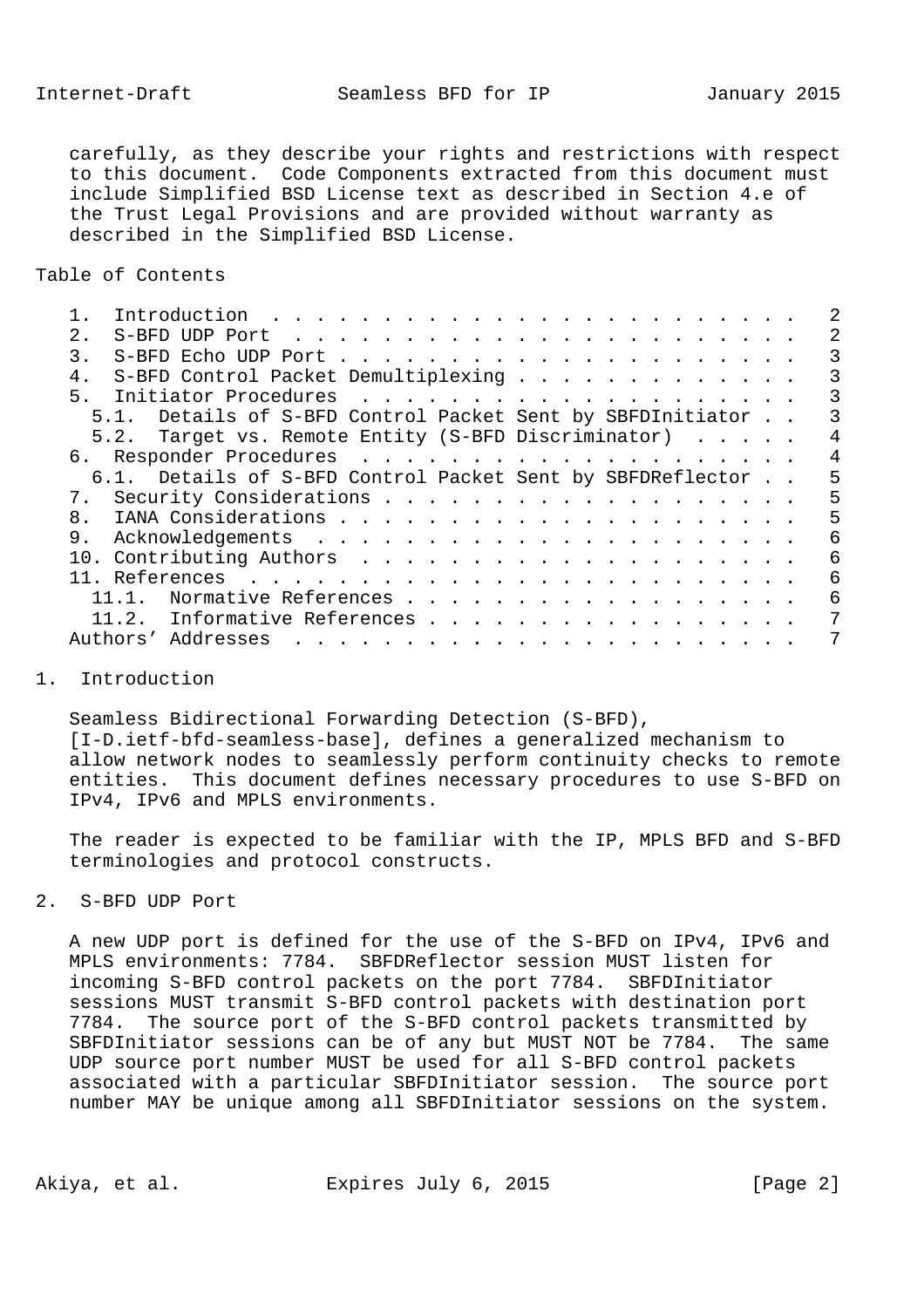## 3. S-BFD Echo UDP Port

 The BFD Echo port defined by [RFC5881], port 3785, is used for the S-BFD Echo function on IPv4, IPv6 and MPLS environments. SBFDInitiator sessions MUST transmit S-BFD echo packets with destination port 3785. This document defines only the UDP port value for the S-BFD Echo function. The source port and the procedures for the S-BFD Echo function are outside the scope of this document.

4. S-BFD Control Packet Demultiplexing

 Received BFD control packet MUST be demultiplexed with the destination UDP port field. If the port is 7784, then the packet MUST be looked up to locate a corresponding SBFDReflector session based on the value from the "your discriminator" field in the table describing S-BFD discriminators. If the port is not 7784, then the packet MUST be looked up to locate a corresponding SBFDInitiator session or classical BFD session based on the value from the "your discriminator" field in the table describing BFD discriminators. If the located session is an SBFDInitiator, then the destination IP address of the packet SHOULD be validated to be for self.

5. Initiator Procedures

 S-BFD control packets are transmitted with IP header, UDP header and BFD control header ([RFC5880]). When S-BFD control packets are explicitly label switched (i.e. not IP routed which happen to go over an LSP, but explicitly sent on a specific LSP), the former is prepended with a label stack. Note that this document does not make a distinction between a single-hop S-BFD scenario and a multi-hop S-BFD scenario, both scenarios are supported.

 Necessary values in the BFD control headers are described in [I-D.ietf-bfd-seamless-base]. Section 5.1 describes necessary values in the MPLS header, IP header and UDP header when an SBFDInitiator on the initiator is sending S-BFD control packets.

- 5.1. Details of S-BFD Control Packet Sent by SBFDInitiator
	- o Specifications common to both IP routed S-BFD control packets and explicitly label switched S-BFD control packets:
		- \* Source IP address field of the IP header MUST be set to a local IP address that is expected to be routable by the target (i.e. not IPv6 link-local address when the target is multiple hops away).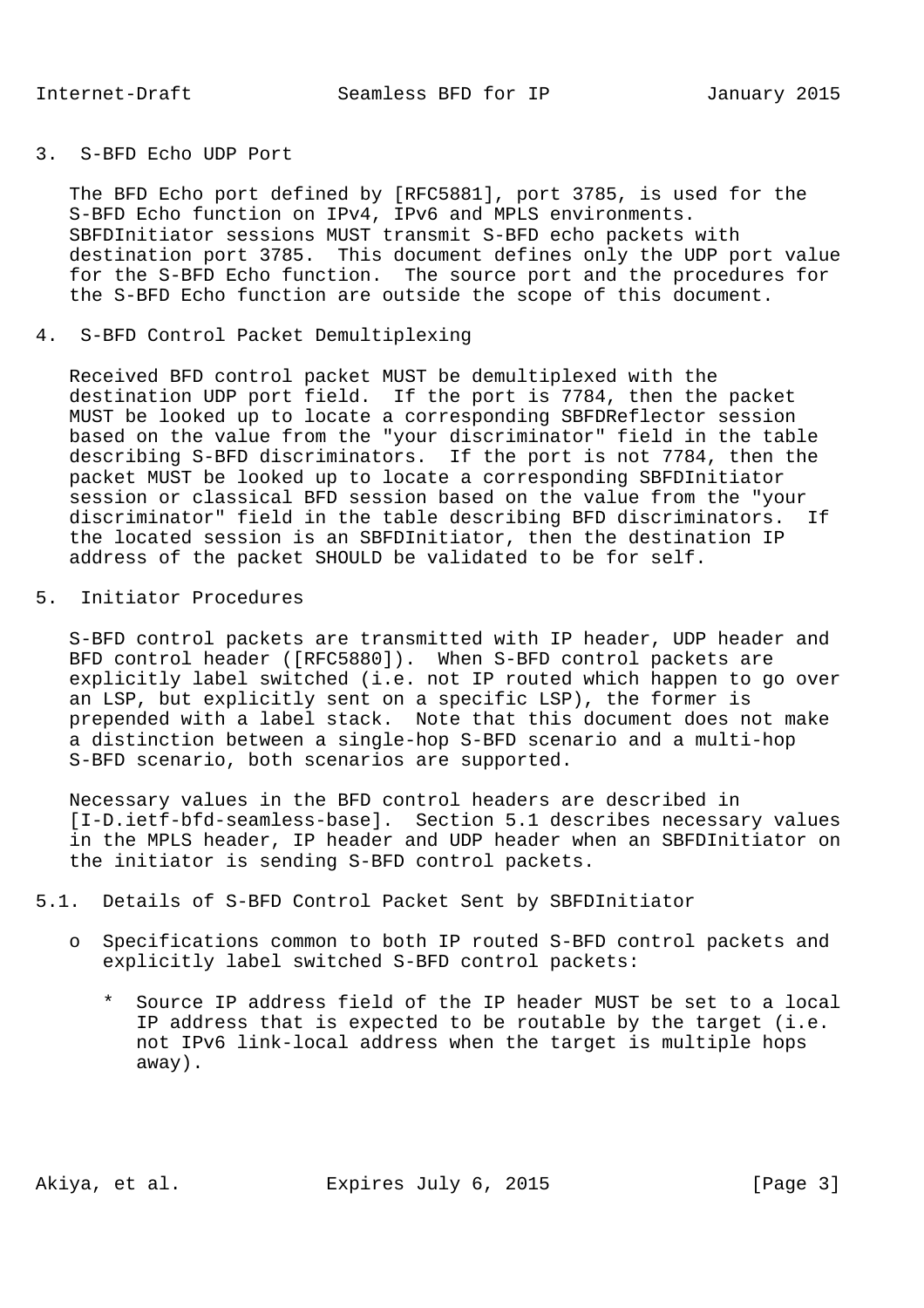- \* UDP destination port MUST be set to a well-known UDP destination port assigned for S-BFD: 7784.
- \* UDP source port MUST be set to a value that is not 7784.
- o Specifications for IP routed S-BFD control packets:
	- \* Destination IP address field of the IP header MUST set to an IP address of the target.
	- \* TTL field of the IP header SHOULD be set to 255.
- o Specifications for explicitly label switched S-BFD control packets:
	- S-BFD control packets MUST have the label stack that is expected to reach the target.
	- \* TTL field of the top most label SHOULD be 255.
	- \* The destination IP address MUST be chosen from the 127/8 range for IPv4 and from the 0:0:0:0:0:FFFF:7F00/104 range for IPv6.
	- \* TTL field of the IP header MUST be set to 1.
- 5.2. Target vs. Remote Entity (S-BFD Discriminator)

 Typically, an S-BFD control packet will have "your discriminator" field corresponding to an S-BFD discriminator of the remote entity located on the target network node defined by the destination IP address or the label stack. It is, however, possible for an SBFDInitiator to carefully set "your discriminator" and TTL fields to perform a continuity test towards a target but to a transit network node.

 Section 5.1 intentionally uses the word "target", instead of "remote entity", to accommodate this possible S-BFD usage through TTL expiry. This also requires S-BFD control packets not be dropped by the responder node due to TTL expiry. Thus implementations on the responder MUST allow received S-BFD control packets taking TTL expiry exception path to reach corresponding reflector BFD session.

6. Responder Procedures

 S-BFD control packets are IP routed back to the initiator, and will have IP header, UDP header and BFD control header. If an SBFDReflector receives an S-BFD control packet with UDP source port as 7784, the packet MUST be discarded. Necessary values in the BFD

Akiya, et al. Expires July 6, 2015 [Page 4]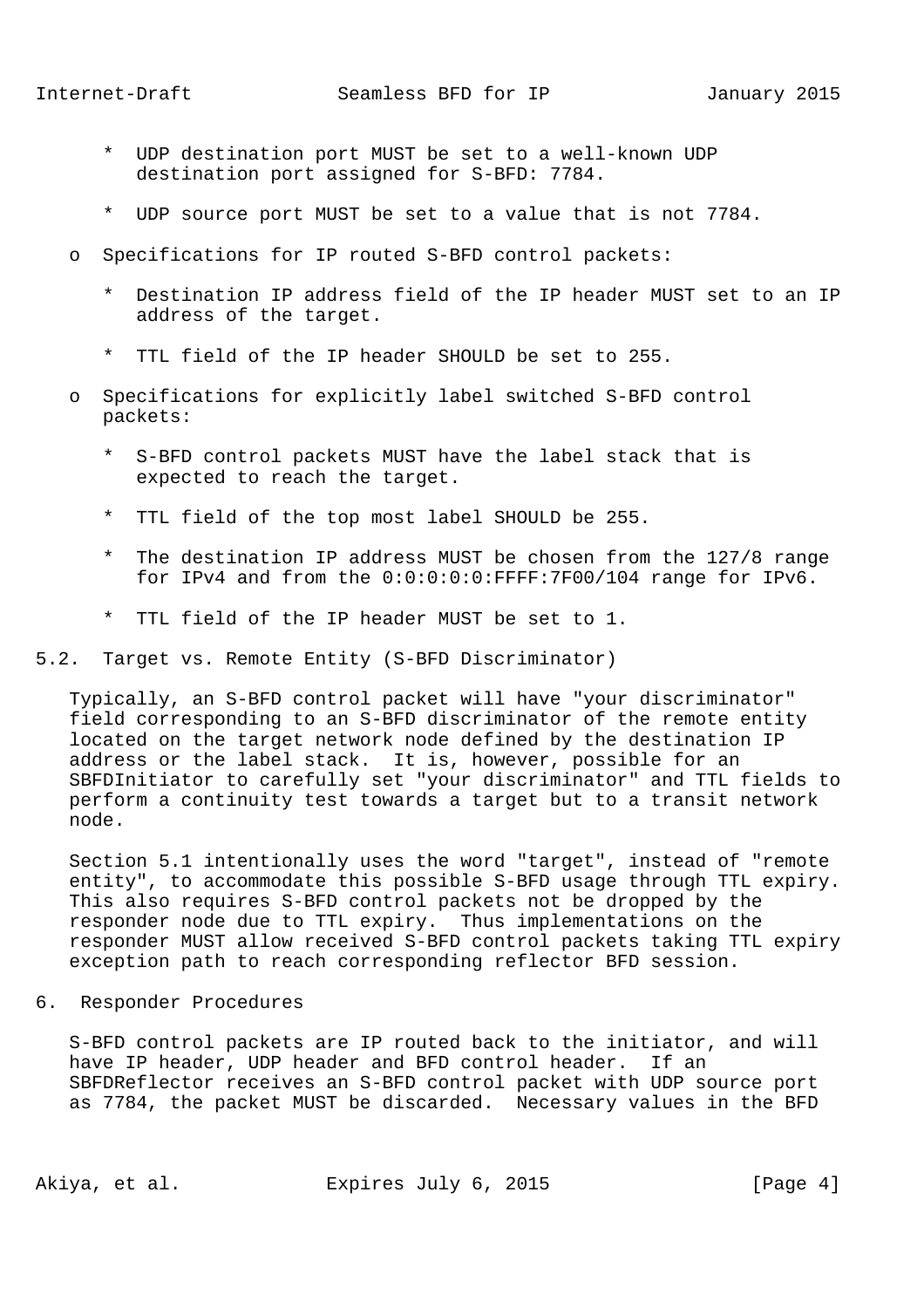control header are described in [I-D.ietf-bfd-seamless-base]. Section 6.1 describes necessary values in the IP header and UDP header when an SBFDReflector on the responder is sending S-BFD control packets.

- 6.1. Details of S-BFD Control Packet Sent by SBFDReflector
	- o Destination IP address field of the IP header MUST be copied from source IP address field of received S-BFD control packet.
	- o Source IP address field of the IP header MUST be set to a local IP address that is expected to be visible by the initiator (i.e. not IPv6 link-local address when the initiator is multiple hops away).
	- o TTL field of the IP header SHOULD be set to 255.
	- o UDP destination port MUST be copied from received UDP source port.
	- o UDP source port MUST be copied from received UDP destination port.
- 7. Security Considerations

 Security considerations for S-BFD are discussed in [I-D.ietf-bfd-seamless-base]. Additionally, implementing the following measures will strengthen security aspects of the mechanism described by this document:

- o Implementations MUST provide filtering capability based on source IP addresses of received S-BFD control packets: [RFC2827].
- o Implementations MUST NOT act on received S-BFD control packets containing Martian addresses as source IP addresses.
- o Implementations MUST ensure that response S-BFD control packets generated to the initiator by the SBFDReflector have a reachable target (ex: destination IP address).
- 8. IANA Considerations

 A new value 7784 was allocated from the "Service Name and Transport Protocol Port Number Registry". The allocated registry entry is: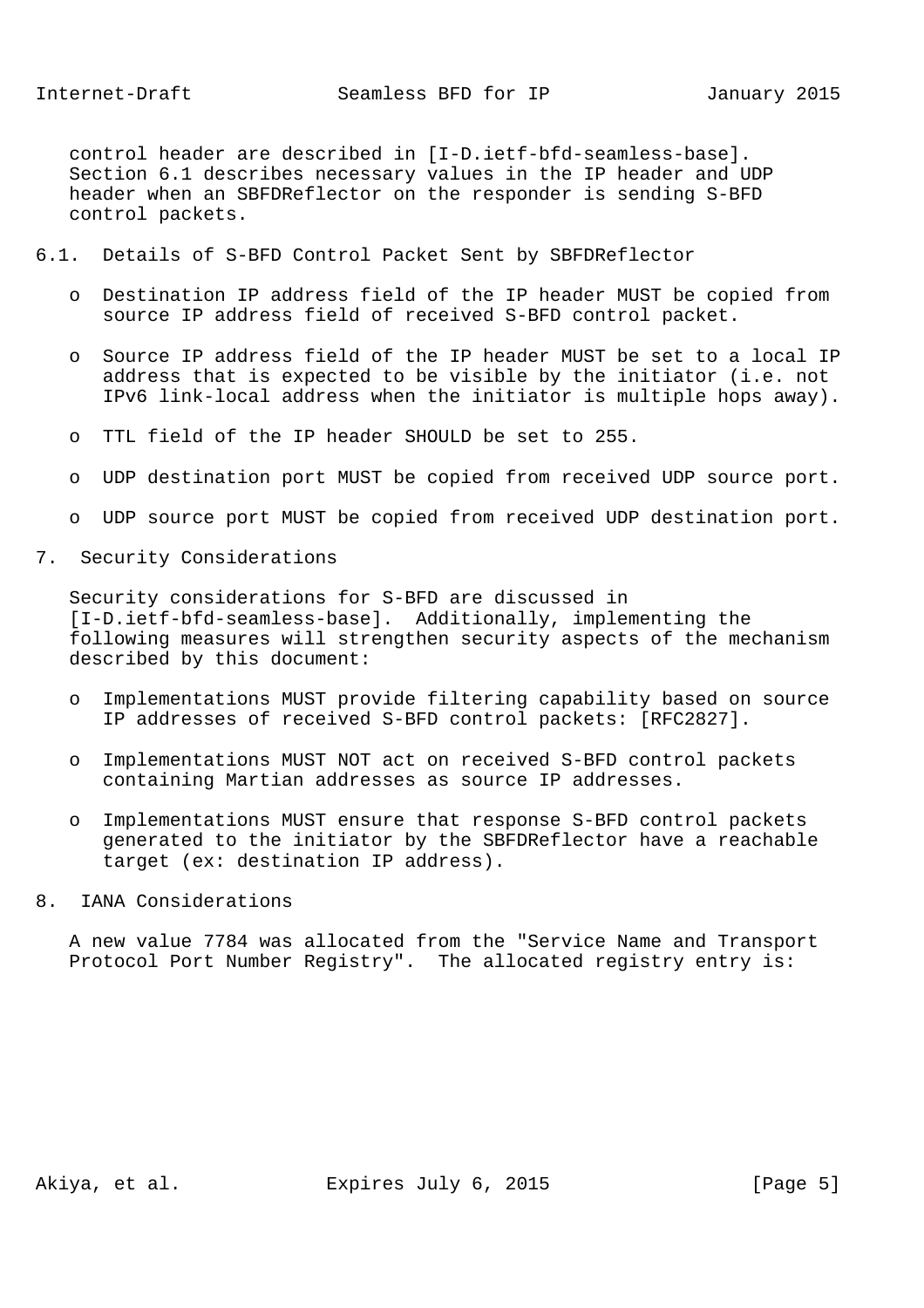```
 Service Name (REQUIRED)
  s-bfd
Transport Protocol(s) (REQUIRED)
 udp
Assignee (REQUIRED)
 IESG <iesg@ietf.org>
Contact (REQUIRED)
  BFD Chairs <bfd-chairs@tools.ietf.org>
Description (REQUIRED)
  Seamless Bidirectional Forwarding Detection (S-BFD)
Reference (REQUIRED)
  draft-akiya-bfd-seamless-ip
Port Number (OPTIONAL)
 7784
```
9. Acknowledgements

 The authors would like to thank the BFD WG members for helping to shape the contents of this document. In particular, significant contributions were made by following people: Marc Binderberger, Jeffrey Haas, Santosh Pallagatti, Greg Mirsky, Sam Aldrin, Vengada Prasad Govindan, Mallik Mudigonda and Srihari Raghavan.

10. Contributing Authors

 Tarek Saad Cisco Systems Email: tsaad@cisco.com

 Siva Sivabalan Cisco Systems Email: msiva@cisco.com

 Nagendra Kumar Cisco Systems Email: naikumar@cisco.com

- 11. References
- 11.1. Normative References

[I-D.ietf-bfd-seamless-base]

 Akiya, N., Pignataro, C., Ward, D., Bhatia, M., and J. Networks, "Seamless Bidirectional Forwarding Detection (S-BFD)", draft-ietf-bfd-seamless-base-03 (work in progress), August 2014.

Akiya, et al. Expires July 6, 2015 [Page 6]